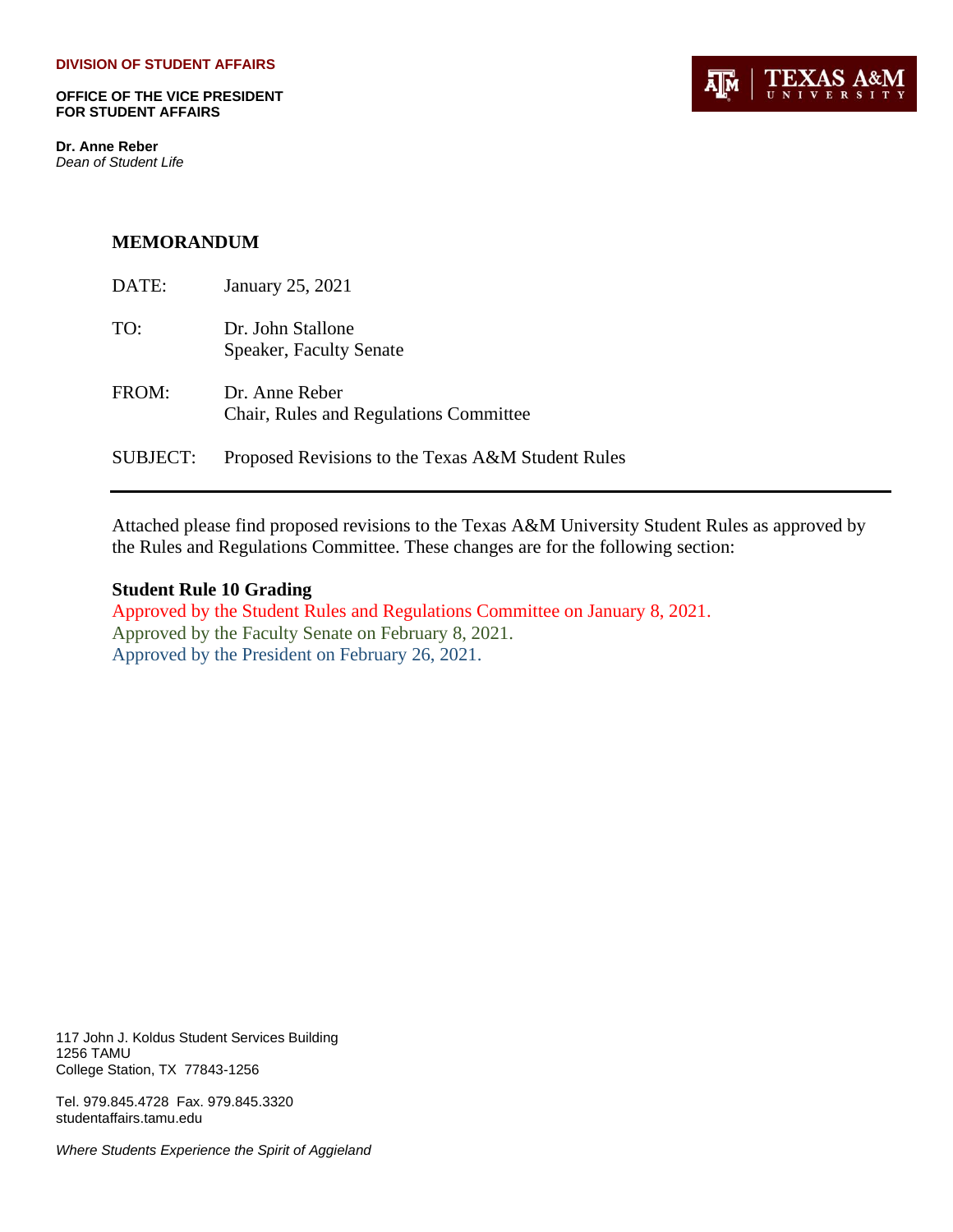## **PROPOSAL**

Please see attached rule with tracked changes.

## **JUSTIFICATION**

OGAPS has encountered a few students who have taken courses more than once and received C grades repeatedly. Under the current rule, C grade exclusions are 1:1. For students who have earned multiple Cs in a course, this makes GPA improvement extremely difficult.

**TEXAS A&N** 

**UNIVERSIT** 

λ∏м

Edits in the first paragraph were made to mirror the language in the second paragraph, which we believe is more clear in detailing the handling of multiple repeats in a course. Those edits do not impact the current spirit of what is already approved in paragraph one.

GPSG submitted a resolution in support of this rule change (attached).

Graduate Council approved submission of this request on 11/5/20, with dissent from the College of Medicine who would also like to see this change allowed for grades of B.

## **PROPOSED BY:**

| Dr. Karen Butler-Purry       |
|------------------------------|
| 979-845-3631                 |
| klbutler@tamu.edu            |
| <b>Undergraduate Studies</b> |
| 1113                         |
| November 10, 2020            |
|                              |

Approved by the Student Rules and Regulations Committee on January 8, 2021.

117 John J. Koldus Student Services Building 1256 TAMU College Station, TX 77843-1256

Tel. 979.845.4728 Fax. 979.845.3320 studentaffairs.tamu.edu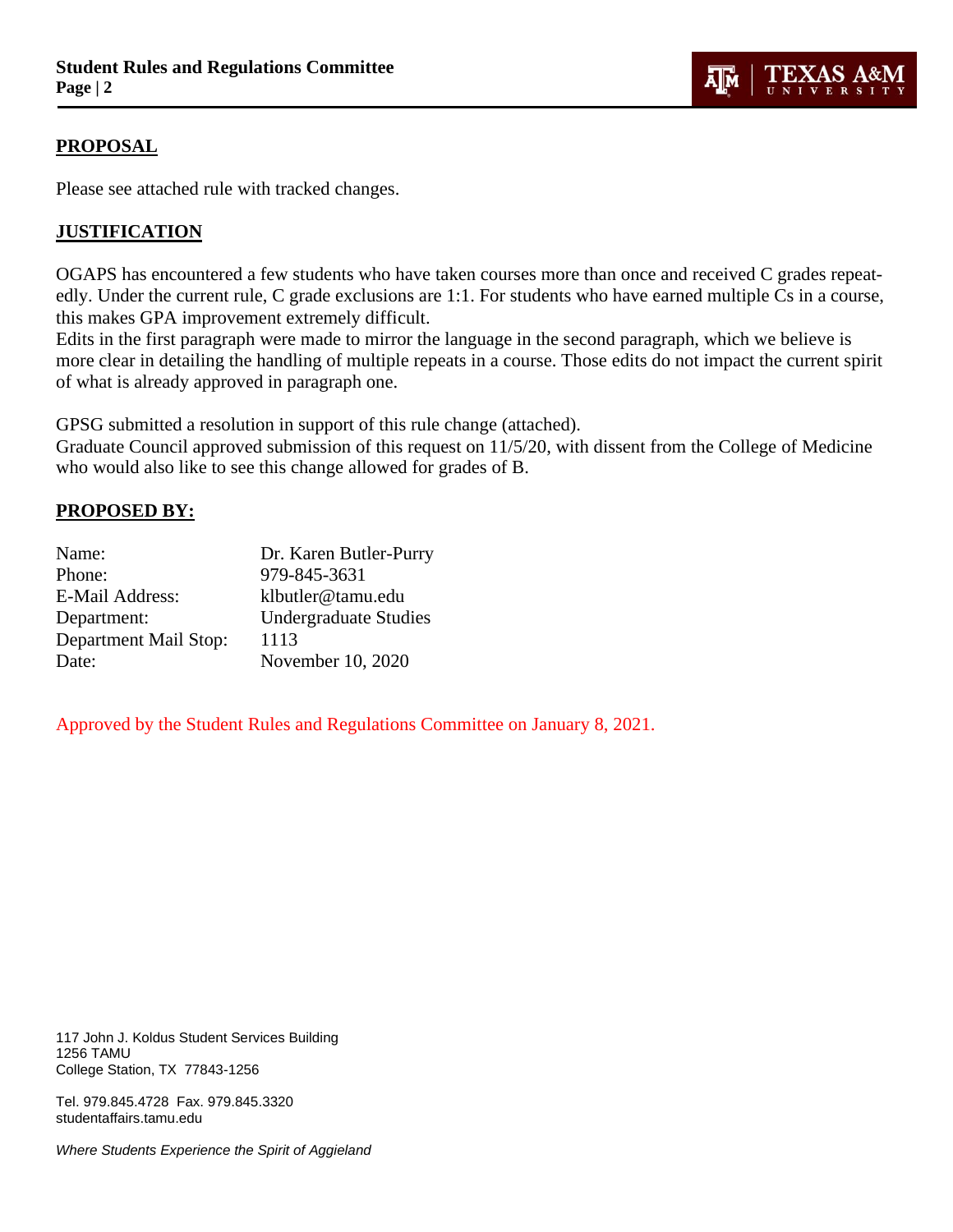

*Present Rule 14 with additions in bold red font and deletions struck*

# 10. Grading

(Revised: 2019) (Revised: 2020)

10.1 The course instructor must make available the following information to the class by the first class period:

- A statement of the nature, scope and content of the subject matter to be covered in the course.
- All course prerequisites as listed in the catalog.
- All required course text(s) and material.
- The grading rule, including weights as applicable for exams, laboratory assignments, field student work, projects, papers, homework, class attendance and participation and other graded activities in the calculation of the course grade. If more than 10% of any grading scheme is based on participation, the course instructor should explicitly define and outline how this grade is determined. No such rule should be in contradiction to other provisions of the University Student Rules.

This requirement can be met by posting on the Howdy Portal.

10.2 The student's semester grade shall be based upon the grading rule statement in 10.1 (above). No such rule should be in contradiction to other provisions of the University Student Rules.

For information on contesting an assigned grade, see **[Part III, Student Grievance Procedures,](http://student-rules.tamu.edu/rule48)  [48. Grade Disputes](http://student-rules.tamu.edu/rule48)**.

10.3 There are twelve grades. The five passing grades at the undergraduate level are, A, B, C, D and S, representing varying degrees of achievement; these letters carry grade points and significance as follows:

Assigned by the instructor:

- A: Excellent, 4 grade points per semester hour
- B: Good, 3 grade points per semester hour
- C: Satisfactory, 2 grade points per semester hour

117 John J. Koldus Student Services Building 1256 TAMU College Station, TX 77843-1256

Tel. 979.845.4728 Fax. 979.845.3320 studentaffairs.tamu.edu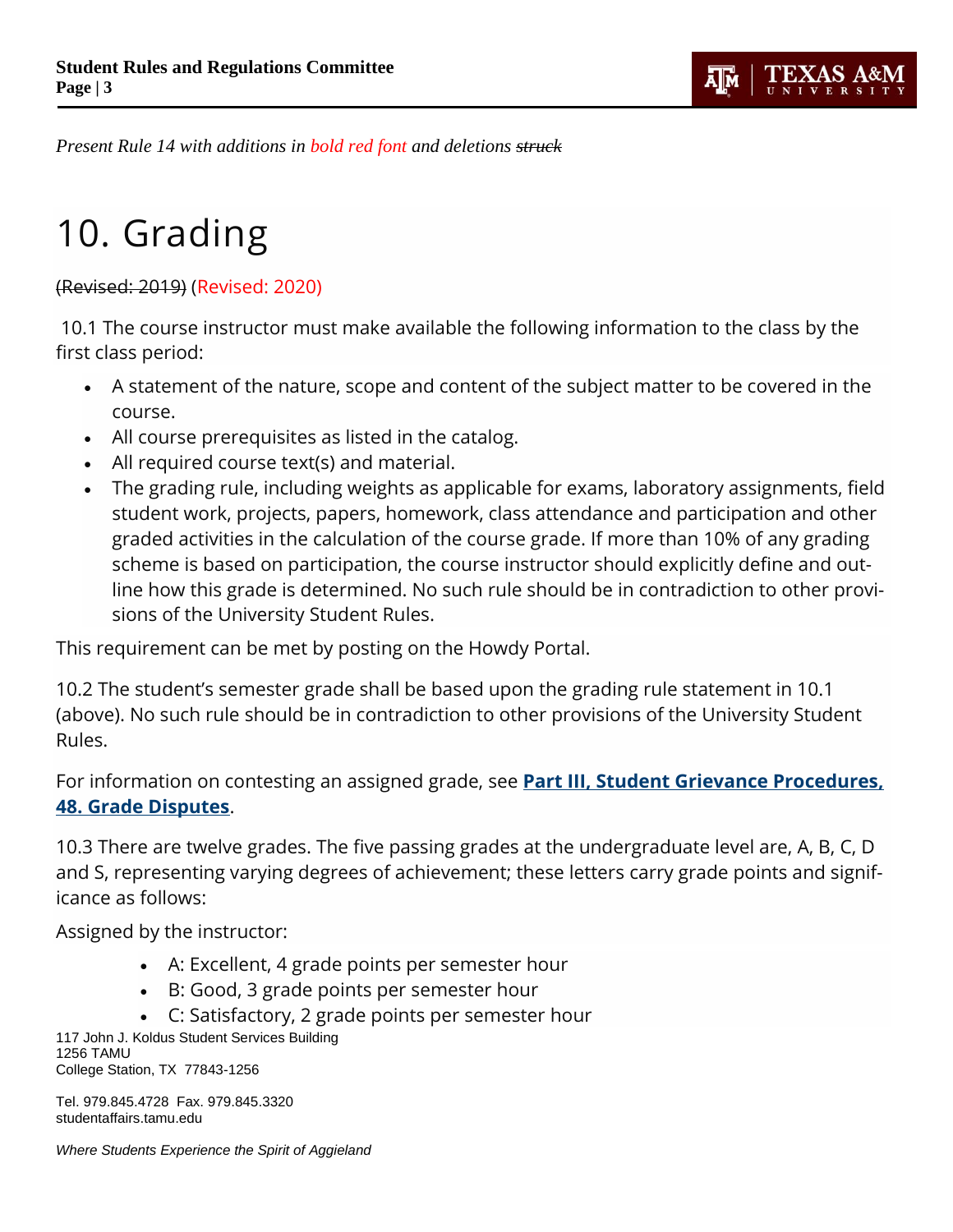

- D: Passing, 1 grade point per semester hour
- F: Failing, no grade points, hours included in GPA
- I: Incomplete, no grade points (hours not included in GPA)

Grades assigned if student is taking an undergraduate course S/U:

- S: Satisfactory (C or above), hours not included in GPA
- U: Unsatisfactory (D or F), no grade points, hours included in GPA)

# Other:

- X: No grade submitted, see 10.6
- Q: Dropped course with no penalty, requires Dean or designee's permission, see **[1.17](http://student-rules.tamu.edu/rule01#1.17)**
- W: Dropped course(s) with no penalty during the semester enrolled, hours not included in GPA, requires Dean or designee's permission, see (1.7, 1.18, 7.8, and 17)
- NG: No Grade. Administrative removal of posted grades requires approval by the **[Dean or designee](http://us.tamu.edu/Faculty-and-Staff/Deans%E2%80%99-Delegates)** of the college in which the student was enrolled during the semester in which the courses were taken. A NG requires extensive documentation of the extraordinary circumstances justifying the No Grade. The instructor of record, or the instructor's department head if the instructor is unavailable, will be consulted during the process. The registrar will, if possible, notify the instructor of record, and in any event will notify the instructor's department head, whenever a NG is issued.

10.4 Passing grades for graduate students are A, B, C and S.

10.4.1 Grades of S or U may be assigned in certain officially designated courses. Graduate courses on the degree plan may not be taken on an S/U basis, except for courses bearing the numbers 681, 684, 690, 691, 692, 693, 695, 697, 791, or unless otherwise noted in the catalog. Graduate courses not on the degree plan may be taken on an S/U basis.

10.4.2 Only grades of A, B, C and S are acceptable for graduate credit. Grades of D, F or Unsatisfactory (U) for courses on the degree plan must be absolved by repeating the courses and achieving grades of C or above or Satisfactory (S). If a course has been taken more than once and a grade of D or F was earned and then repeated for a grade of C or higher, the original grades of D or F will be excluded from the GPA calculation for the degree plan (if applicable) and cumulative GPA, but remain on the student's permanent record.

117 John J. Koldus Student Services Building 1256 TAMU College Station, TX 77843-1256

Tel. 979.845.4728 Fax. 979.845.3320 studentaffairs.tamu.edu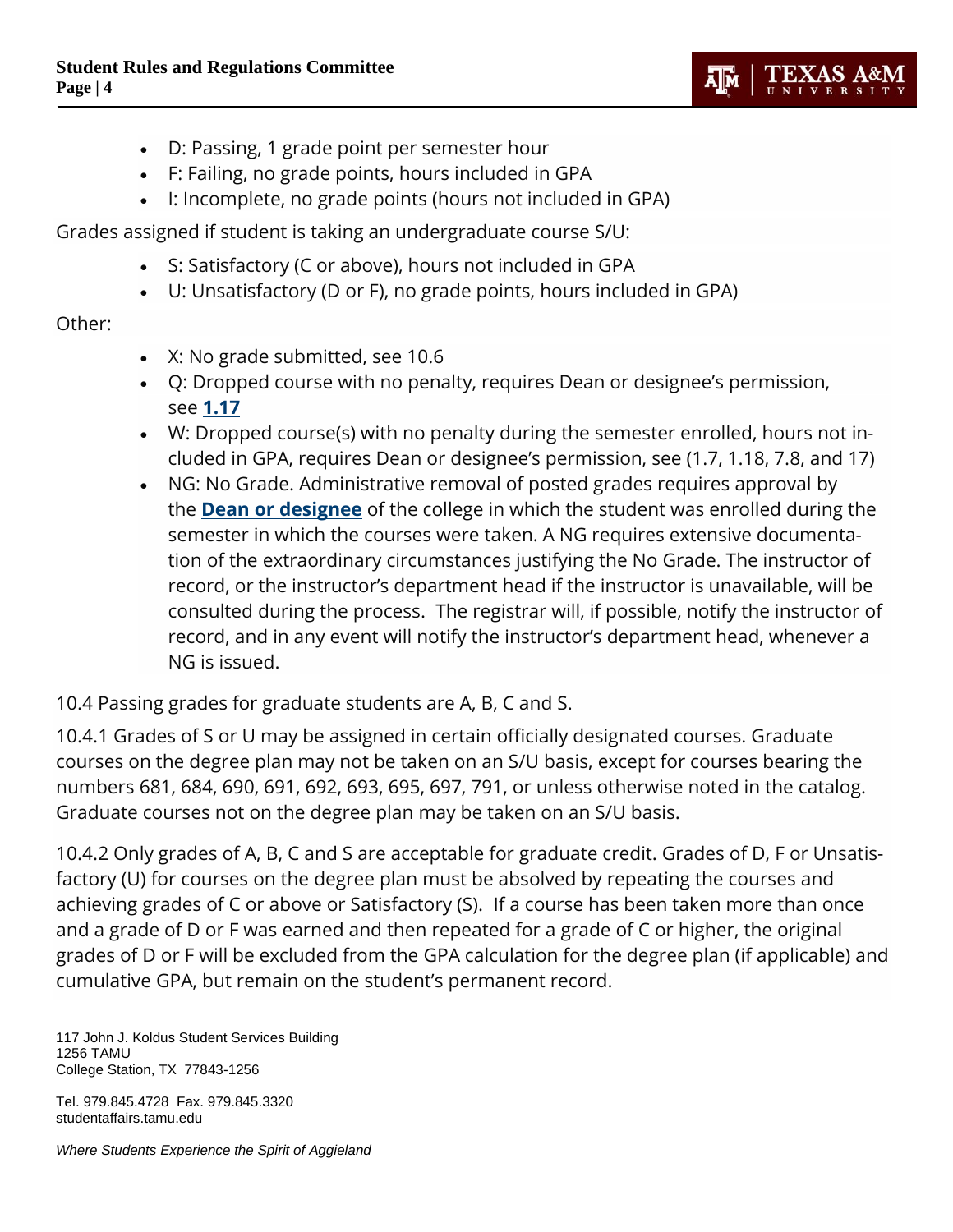A course in which the final grade is C may be repeated for a higher grade. If the second grade is higher, the original grade will be excluded from the GPA calculation for the degree plan (if applicable) and cumulative GPA, but remain on the student's permanent record.

Repeat grades and cumulative GPA for financial aid programs may differ from those listed above, based on the type of aid.

Rules related to F\* grades and repeat courses may be found in Student Rule 20 under Sanctions.

# **New Proposed Wording:**

10.4.2 Only grades of A, B, C and S are acceptable for graduate credit. Grades of D, F or Unsatisfactory (U) for courses on the degree plan must be absolved by repeating the courses and achieving grades of C or above or Satisfactory (S). If a course has been taken more than once and a grade of D or F was earned and then repeated for a grade of C or higher **In rare situations where subsequent repeat grades of a course are not higher, and then the course is repeated for a grade of C or higher**, the original grades of D or F will be excluded from the GPA calculation for the degree plan (if applicable) and cumulative GPA, but remain on the student's permanent record.

A course in which the final grade is C may be repeated for a higher grade. If the second grade is higher, the original grade will be excluded from the GPA calculation for the degree plan (if applicable) and cumulative GPA, but remain on the student's permanent record. **In rare situations where subsequent repeat grades of a course are not higher, and then the course is repeated for a grade of B or higher, the original grades of C will be excluded from the GPA calculation for the degree plan (if applicable) and cumulative GPA, but remain on the student's permanent record.** 

Repeat grades and cumulative GPA for financial aid programs may differ from those listed above, based on the type of aid.

Rules related to F\* grades and repeat courses may be found in Student Rule 20 under Sanctions.

10.4.3 Graduate students must maintain a grade point (GPA) of 3.00 (B average based on a 4.00 scale) for all courses which are listed on the degree plan and for all graded graduate and advanced undergraduate coursework (300- and 400-level) completed at Texas A&M and eligible to

117 John J. Koldus Student Services Building 1256 TAMU College Station, TX 77843-1256

Tel. 979.845.4728 Fax. 979.845.3320 studentaffairs.tamu.edu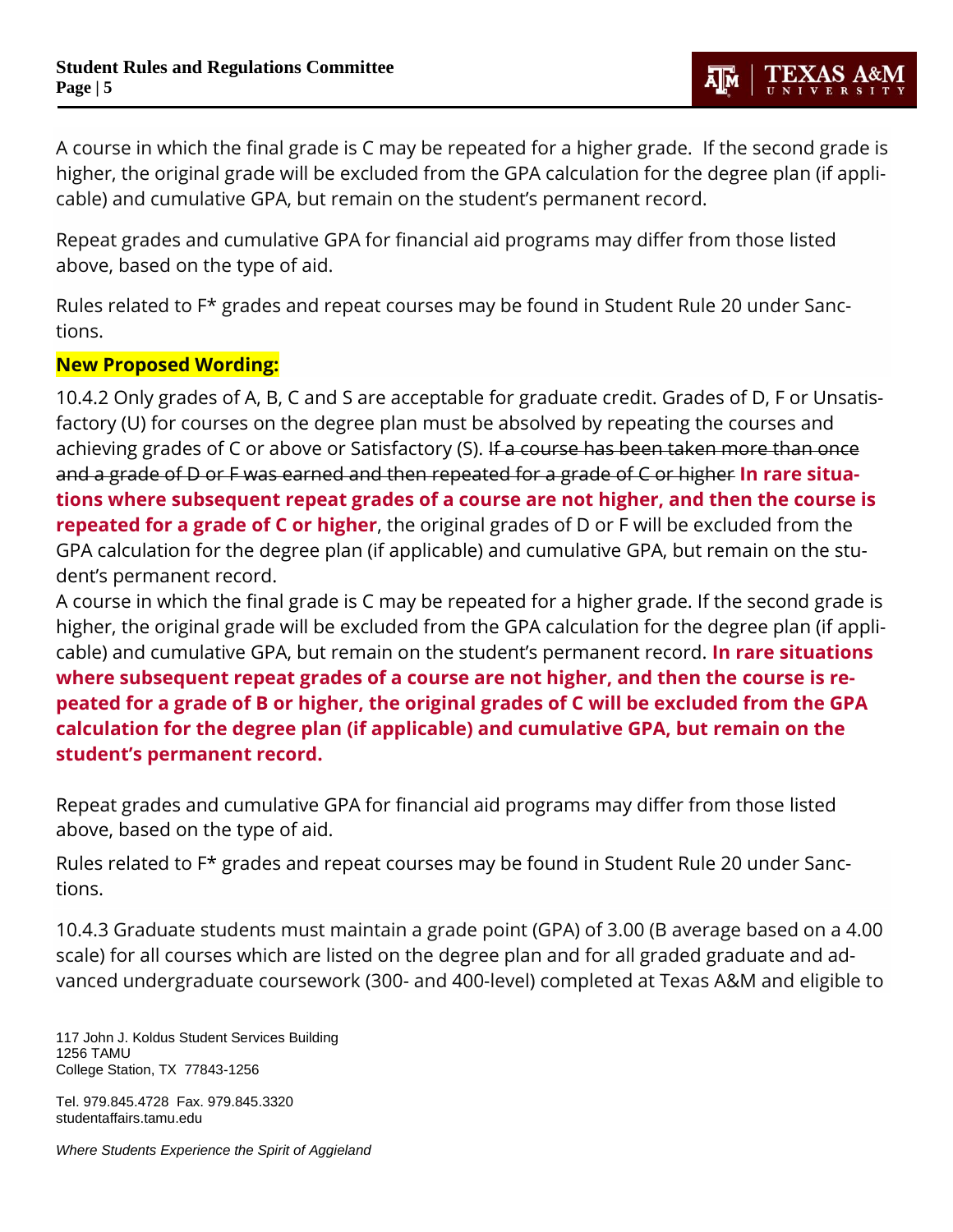be applied toward a graduate degree. Those involving grades of W-drop (W), Satisfactory (S), Unsatisfactory (U) and Q-drop (Q) shall be excluded.

If either of a student's cumulative GPA or the GPA for courses listed on the degree plan falls below the minimum of 3.00, he or she will be considered to be scholastically deficient. If the minimum GPA is not attained in a reasonable length of time, the student may be dropped from graduate studies. The procedures for dismissal are explained in the Texas A&M University Student Rules, Scholastic Deficiency/Probation, rule 12. Departments or colleges may adopt specific guidelines pertaining to scholastic deficiency or dismissal.

10.5 Grades assigned to first professional students are established by the first professional degree program in which the student is enrolled and are described below. Grading policies are also unique to each first professional degree program and these policies are described below as well.

10.5.1 Doctor of Dental Surgery Degree Program (College of Dentistry)

10.5.1.1 In addition to A, B, C, D, F, S, U, W, and I grades (see 10.3 above), dentistry students may be assigned the following letter grades:

- B+ : Good, 3.5 grade points per semester hour
- C+ : Fair, 2.5 grade points per semester hour

10.5.1.2 Grades of X, Q, and NG are not assigned to dental courses.

10.5.1.3 Grades other than the U and F grade are passing grades, although earning a grade of D in courses may require remediation.

10.5.1.4 Grades of U or F must be absolved by repeating the courses and achieving a grade of S or for a graded course C or above. With approval of the Student Promotions Committee, students may repeat a maximum of two courses as long as the courses do not total seven or more semester credit hours.

10.5.1.5 When successfully remediating a course, the original grade and the replacement grade are included on the transcript and are used to calculate the cumulative GPA.

10.5.1.6 Students earning D or F grades totaling six or more semester credit hours in the second year of the curriculum may be dismissed or required to repeat the year as explained in the Texas A&M University Student Rules, Scholastic Deficiency/Probation, rule 12 and in the College

117 John J. Koldus Student Services Building 1256 TAMU College Station, TX 77843-1256

Tel. 979.845.4728 Fax. 979.845.3320 studentaffairs.tamu.edu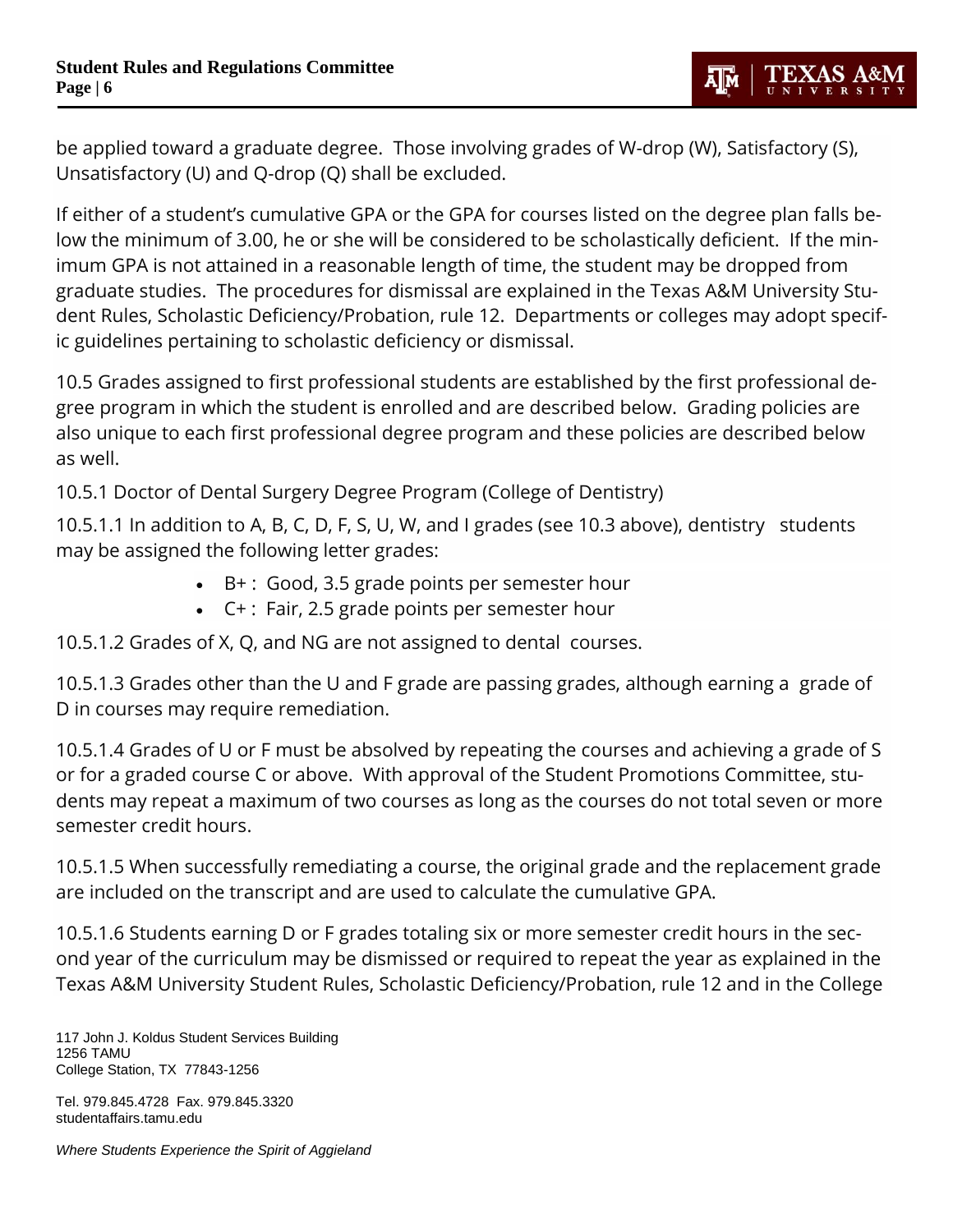of Dentistry Academic and Disciplinary Due Process for Predoctoral and Dental Hygiene Students.

10.5.1.7 If a dentistry student's semester GPA (for year 1) or cumulative GPA (for years 2 through 4) falls below a 2.00, he or she is considered scholastically deficient and may be placed on academic probation or dismissed as explained in the Texas A&M University Student Rules, Scholastic Deficiency/Probation, rule 12 and in the College of Dentistry Academic and Disciplinary Due Process for Predoctoral and Dental Hygiene Students.

10.5.1.8 Grading processes specific to the College of Dentistry are further explained in the Academic and Disciplinary Due Process for Predoctoral and Dental Hygiene Students.

10.5.2 Doctor of Medicine Degree Program (College of Medicine)

10.5.2.1 In addition to A, B, C, D, S, U, I and W grades (see 10.3 above), medical students may be assigned the following letter grades:

- H : Honors, 4 grade points per semester hour
- P : Pass, 3 grade points per semester hour
- F : Fail, 0 grade points per semester hour
- F/P : Failed course, remediated, 1 grade point per semester hour

10.5.2.2 Grades of Q are not assigned to medical courses.

10.5.2.3 Only grades of H and P are passing grades. Grades of F must be resolved by remediating or repeating the courses and achieving a grade of F/P.

10.5.2.4 When successfully repeating a course, the original F or F/P grade and the grade in the repeated course are indicated on the transcript and are used to calculate the student's cumulative GPA.

10.5.2.5 A temporary grade of incomplete (I) for a course/clerkship at the end of a course/clerkship usually indicates that the student has completed the course with the exception of some portion of work. The instructor shall give an incomplete grade when the deficiency is due to an authorized absence or other cause beyond the control of the student or when all but a single component of the course/clerkship has been completed. The grade will be changed to a P/F/H when the course requirements are complete.

10.5.2.6 Grading processes specific to the College of Medicine are further explained in the College of Medicine Student Handbook.

117 John J. Koldus Student Services Building 1256 TAMU College Station, TX 77843-1256

Tel. 979.845.4728 Fax. 979.845.3320 studentaffairs.tamu.edu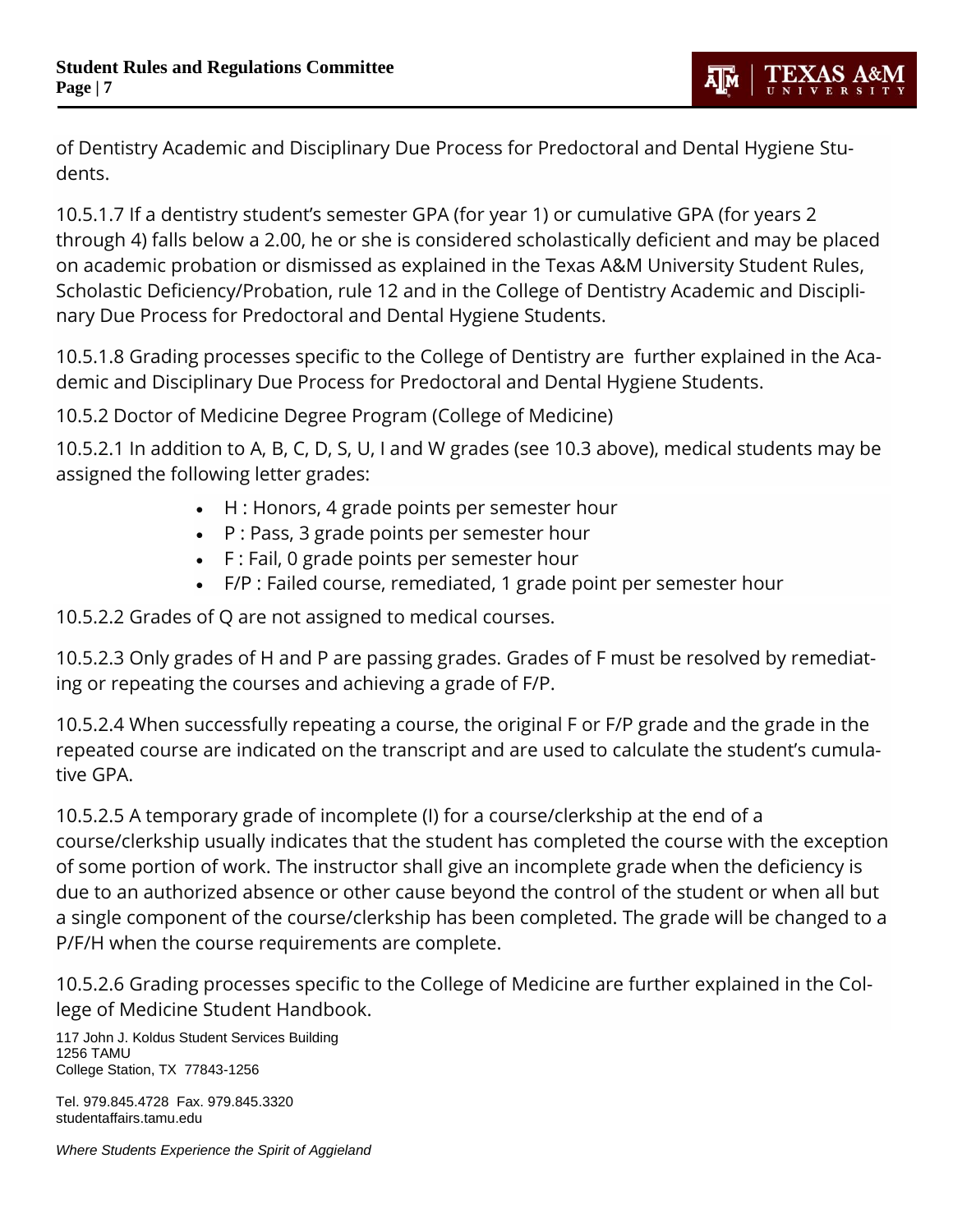

10.5.3 Doctor of Pharmacy Program (Irma Lerma Rangel College of Pharmacy)

10.5.3.1 Grades of Q and NG are not assigned to pharmacy courses.

10.5.3.2 Only grades of A, B, C and S are passing grades. Grades of D, F or U for core courses and elective courses taken for credit must be corrected by remediating or repeating the course(s) and achieving a grade(s) of C or above or S.

10.5.3.3 When successfully remediating or repeating a core or elective course(s), the original grade and the replacement grade are indicated on the transcript and are used to compute the cumulative GPA.

10.5.3.4 If a pharmacy student's cumulative GPA falls below a 2.30, he or she is considered scholastically deficient and may be placed on academic probation or dismissed as explained in the Texas A&M University Student Rules, Scholastic Deficiency/Probation, rule 12 and in the current student handbook for the College of Pharmacy.

10.5.3.5 A temporary grade of "I" indicates that a student has satisfactorily completed most of the requirements for a course with the exception of a major examination or other requirement. This grade is assigned only when there is a valid reason beyond a student's control (e.g., illness, accident). The "I" grade is converted to an A, B, C, D, F, S or U grade upon completion of course requirements, which must be by the first month of the next regular semester. An "I" grade is computed as an F grade, unless changed to a final passing grade, and cannot be removed from the transcript if the remaining course requirements are not completed within a calendar year following the semester in which the "I" grade was assigned.

10.5.3.6 Grading processes specific to the College of Pharmacy are further explained in the current student handbook.

10.5.4 Doctor of Veterinary Medicine (College of Veterinary Medicine and Biomedical Sciences)

10.5.4.1 Grades assigned to veterinary students are outlined in section 10.3 above.

10.5.4.2 Grades of A, B, C, D and S are passing grades, although only a limited number of D grades are permitted.

10.5.4.3 An S grade will not be included in the computation of a student's cumulative GPA, but a U grade will be computed as F grade.

117 John J. Koldus Student Services Building 1256 TAMU College Station, TX 77843-1256

Tel. 979.845.4728 Fax. 979.845.3320 studentaffairs.tamu.edu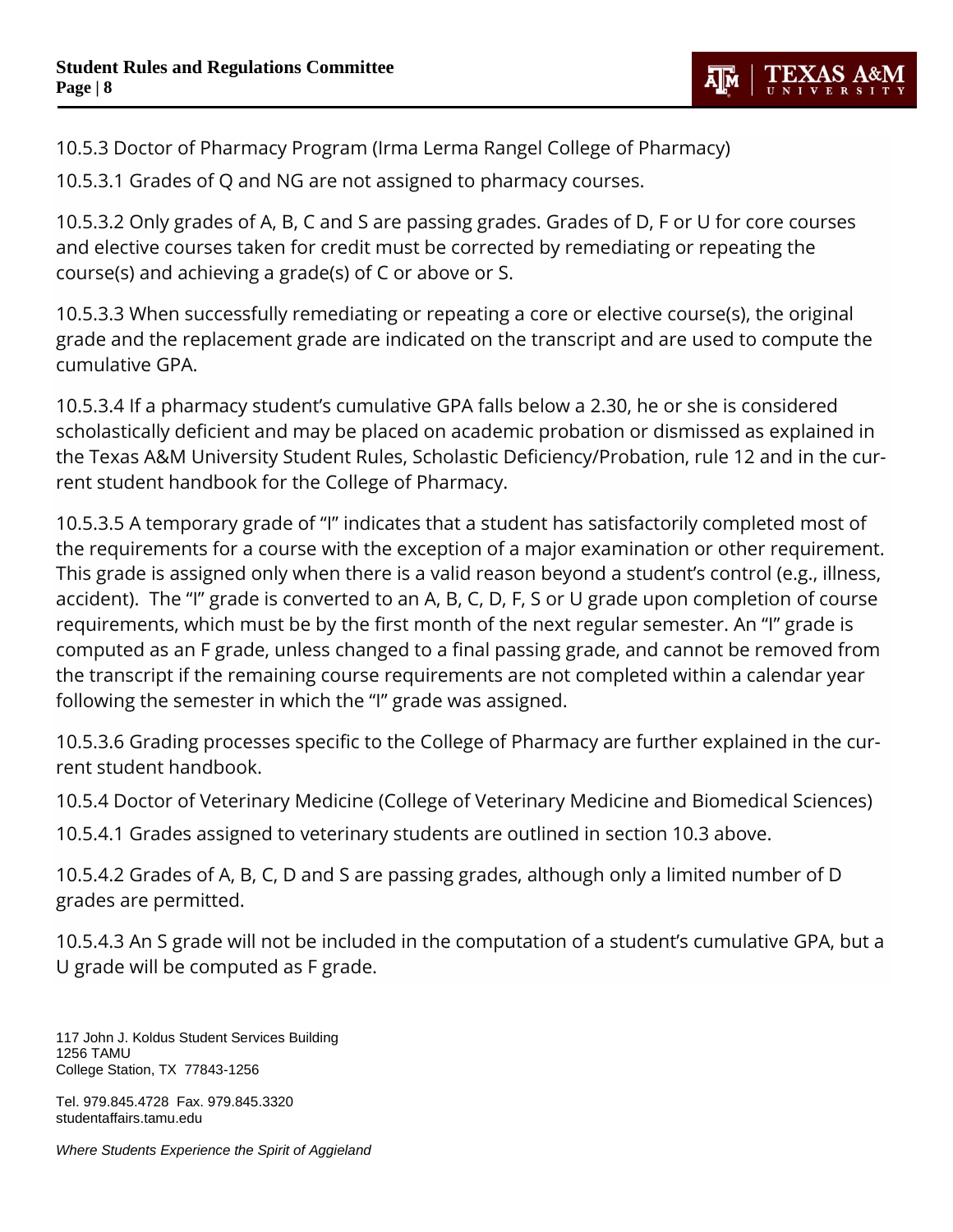10.5.4.4 When a student repeats or remediates a veterinary medicine course, grades for the original course and its replacement are both used by the University and the College to compute the GPA and are recorded on the student's transcript.

10.5.4.5 A temporary grade of "I" indicates that the student has completed a course with the exception of a major examination or other requirement. This grade is given only when the deficiency is due to excused/authorized absences. An incomplete grade is reported to the Associate Dean for Professional Programs. The written report shall include:

- A statement of the basis for recording the incomplete grade; and
- A statement defining the remaining work to be completed. The work must be completed prior to the next academic term in which the student is registered, unless the Associate Dean for Professional Programs grants an extension of time for good reason. If the work is not completed within this period or, if the student registers for the same course again, the "I" is changed to an F by the Registrar. Students must clear all "I" grades prior to advancing to the fourth year of the professional curriculum and prior to graduation.

10.5.5 Juris Doctor Degree Program (School of Law)

10.5.5.1 In addition to A, B, C, D, F, W and I grades (see 10.3 above), law students may be assigned the following letter grades:

- A+ : 4.01 grade points per semester hour
- A- : 3.67 grade points per semester hour
- B+ : 3.33 grade points per semester hour
- B- : 2.67 grade points per semester hour
- C+ : 2.33 grade points per semester hour
- C- : 1.67 grade points per semester hour
- D+ : 1.33 grade points per semester hour
- D- : 0.67 grade points per semester hour
- $\bullet$  P : Pass
- F: Fail, no grade points, hours included in the GPR

10.5.5.2 Grades of X, Q, and NG are not assigned to law school courses.

10.5.5.3 Grades other than an F or Fail are acceptable for credit for law school courses. A grade of F or Fail is included in the calculation of the grade point.

117 John J. Koldus Student Services Building 1256 TAMU College Station, TX 77843-1256

Tel. 979.845.4728 Fax. 979.845.3320 studentaffairs.tamu.edu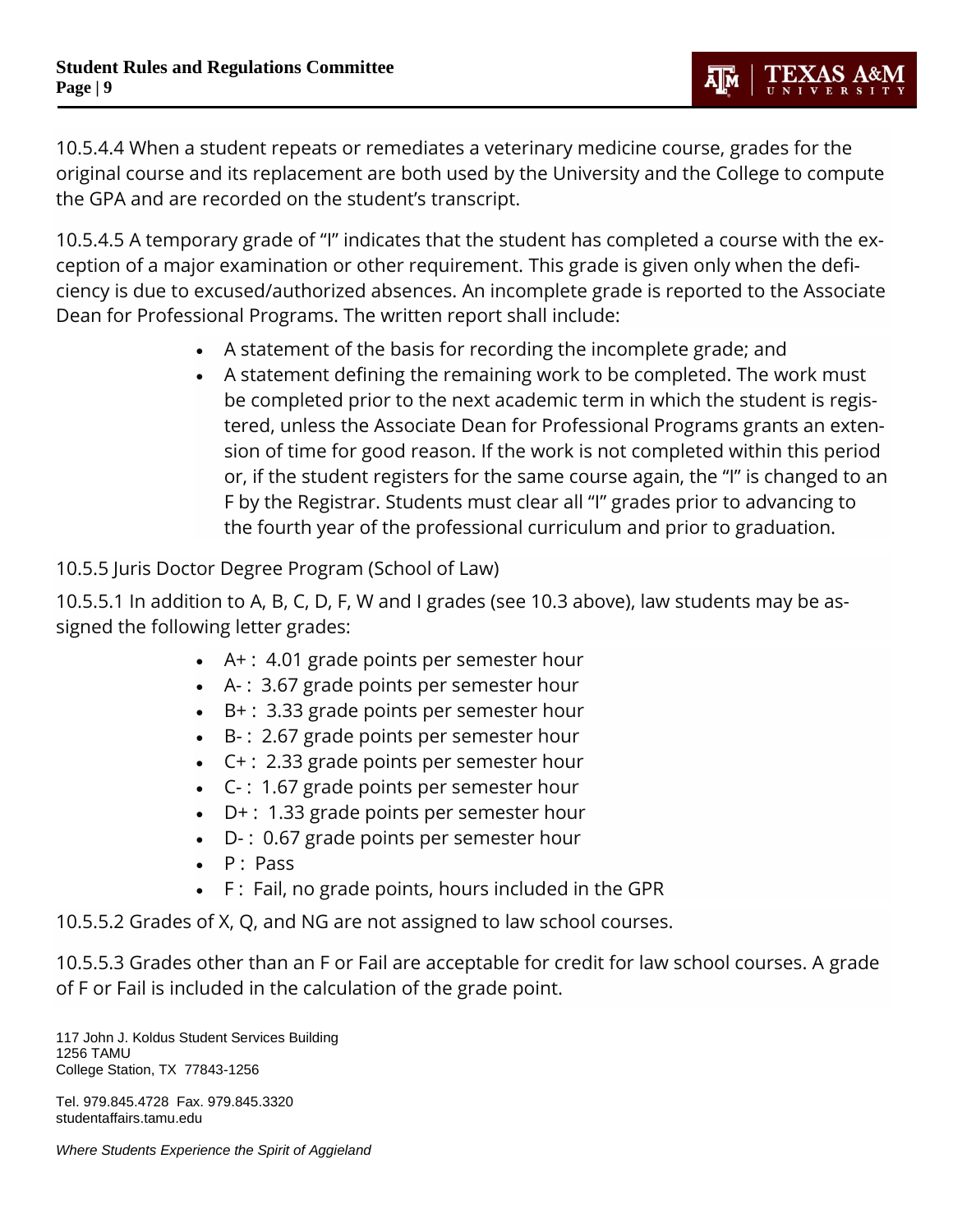10.5.5.4 If a temporary grade of I is assigned by an instructor, a letter grade must be awarded six calendar months from the last date of exams for the applicable semester. Unless permitted by the Academic Standards Committee the maximum grade given for an I can be no higher than the maximum class GPA for that course. After six months, an unresolved I becomes an F (0.00).

TEXAS A&N

Дμ

10.5.5.5 Students enrolled in the J.D. program must maintain a cumulative minimum grade point of 2.33 in order to be granted a degree.

10.5.5.6 If a student's cumulative GPA falls below a 2.33 after the second semester, he or she is considered scholastically deficient and will be dismissed from the J.D. program, subject to appeal to the Academic Standards Committee. The procedures for dismissal are explained in the Texas A&M University Student Rules, Scholastic Deficiency/Probation, rule 12, and in the School of Law student handbook.

10.5.5.7 If a student fails a lockstep or an advanced required course, the course must be repeated. A student may repeat an elective course in which an F or Fail is recorded. The grade for a repeat of a failed course is Pass or Fail. The original grade remains on the transcript and is calculated in the cumulative grade point average.

10.5.5.8 After grades have been posted to a student's record, grades are final and may not be changed except with permission of the Academic Standards Committee. A request for a grade change must be made within 90 days after the official posting of the grade.

10.5.5.9 Grading processes specific to the law school are further explained in the School of Law student handbook.

10.6 A temporary grade of I (incomplete) at the end of a semester or summer term indicates that the student has completed the course with the exception of a major quiz, final examination, or single major assignment. The instructor shall give this grade only when the deficiency is due to an approved university excused absence (see Rule 7 of TAMU Student Rules) when a case of potential academic misconduct involving the student is pending with the Aggie Honor System Office, or based on criteria published in the Law School Student Handbook. Each instructor awarding an incomplete grade must complete an "Incomplete Grade Report," which will be filed with the department head or designee of the department offering the course. Copies will also be sent to the student and to the student's **[academic dean or designee](http://us.tamu.edu/Faculty-and-Staff/Deans%E2%80%99-Delegates)**. An incomplete must be removed before the last day of scheduled classes of the next long semester in which the student enrolls in the university unless the student's academic dean or designee, with

117 John J. Koldus Student Services Building 1256 TAMU College Station, TX 77843-1256

Tel. 979.845.4728 Fax. 979.845.3320 studentaffairs.tamu.edu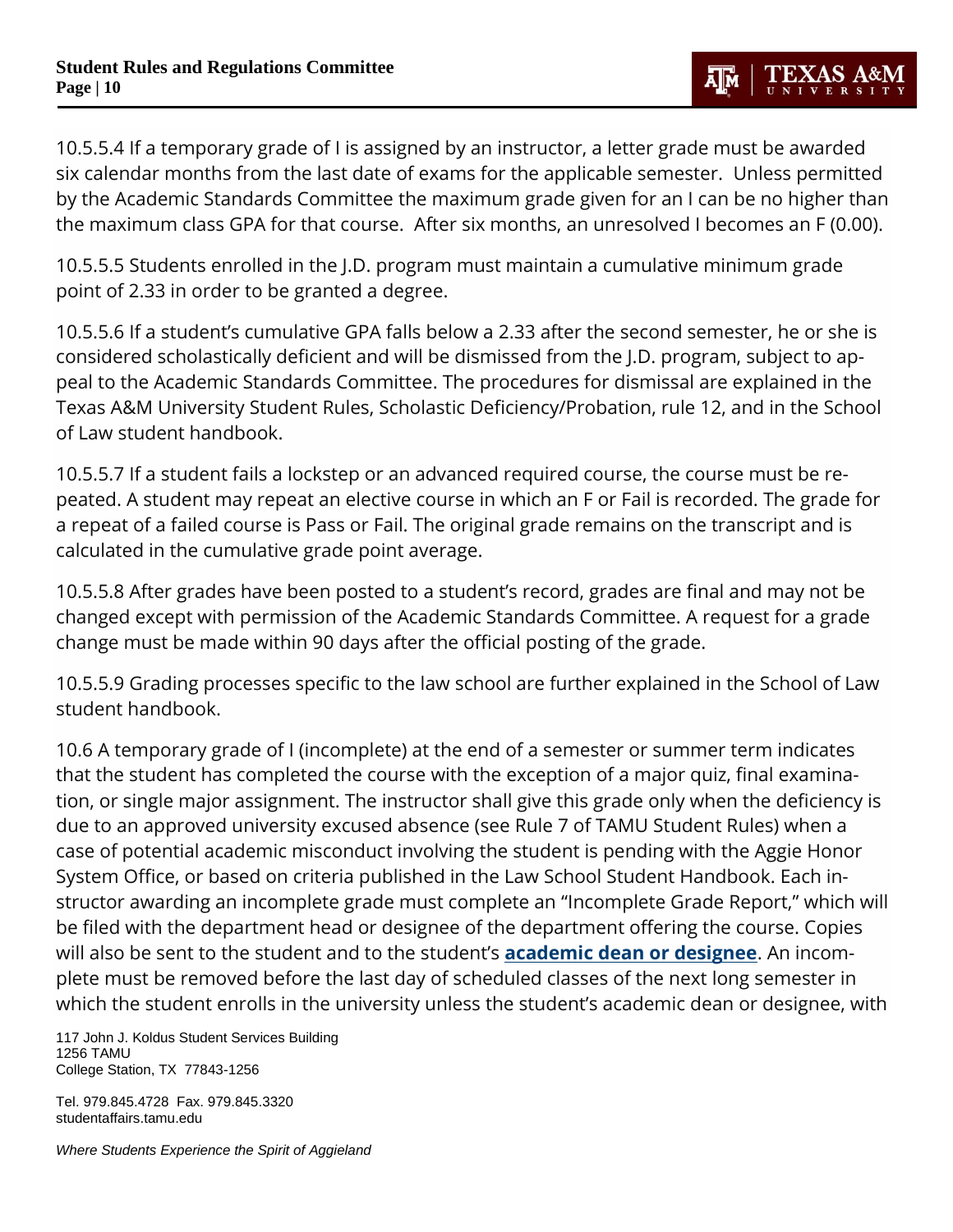the consent of the instructor, grants a time extension. Students in law (JD), medicine (MD), dentistry (DDS), pharmacy (PharmD), nursing (RN), dental hygiene (BS) and veterinary medicine (DVM) may have a different deadline for completion of incompletes as published in student handbooks. In the absence of the instructor, the department head may grant a time extension. Failure to complete the required work in the appropriate period of time, or registering for the course again, will result in the I being changed to an F by the Registrar. Grades of I assigned to 684 (Professional Internships), 691 (Research), 692 (Professional Study), or 693 (Professional Study) are excluded from this rule.

In accordance with Title IX of the Educational Amendments of 1972, Texas A&M University shall treat pregnancy (childbirth, false pregnancy, termination of pregnancy and recovery therefrom) and related conditions as a justification for an excused absence for so long a period of time as is deemed medically necessary by the student's physician. Requests for leave of absence related to pregnancy should be di-rected to the instructor; questions about Title IX should be directed to the Title IX Coordinator.

10.7 The X notation is assigned to a course by the Registrar at the end of a semester or summer term only when a grade is not submitted by the instructor. The Registrar will notify the **[Dean or](http://us.tamu.edu/Faculty-and-Staff/Deans%E2%80%99-Delegates)  [designee](http://us.tamu.edu/Faculty-and-Staff/Deans%E2%80%99-Delegates)** of the college in which the course is taught that an X notation has been made. The Dean or designee of the college offering the course will request, through the department head, that the instructor, at the beginning of the succeeding semester or summer term, remove the X notation and assign a letter grade with a Grade Change Report. The instructor will have 30 days from the beginning of the succeeding semester or summer term to report a change of grade to the registrar. If a Change of Grade Report is not received during this time period, the registrar will automatically remove the X notation and assign a grade of F. Grades of X assigned to 684 (Professional Internship), 691 (Research), or 692 (Professional Study) are excluded from this rule.

10.8 An instructor may change a student's grade by submitting a Grade Change Report to the Registrar.

10.8.1 A grade may be changed up to one year after the submission of the final grades for a given semester. This change requires the approval and signature of the department head or the dean of academic affairs for first professional programs as well as the instructor.

117 John J. Koldus Student Services Building 1256 TAMU College Station, TX 77843-1256

Tel. 979.845.4728 Fax. 979.845.3320 studentaffairs.tamu.edu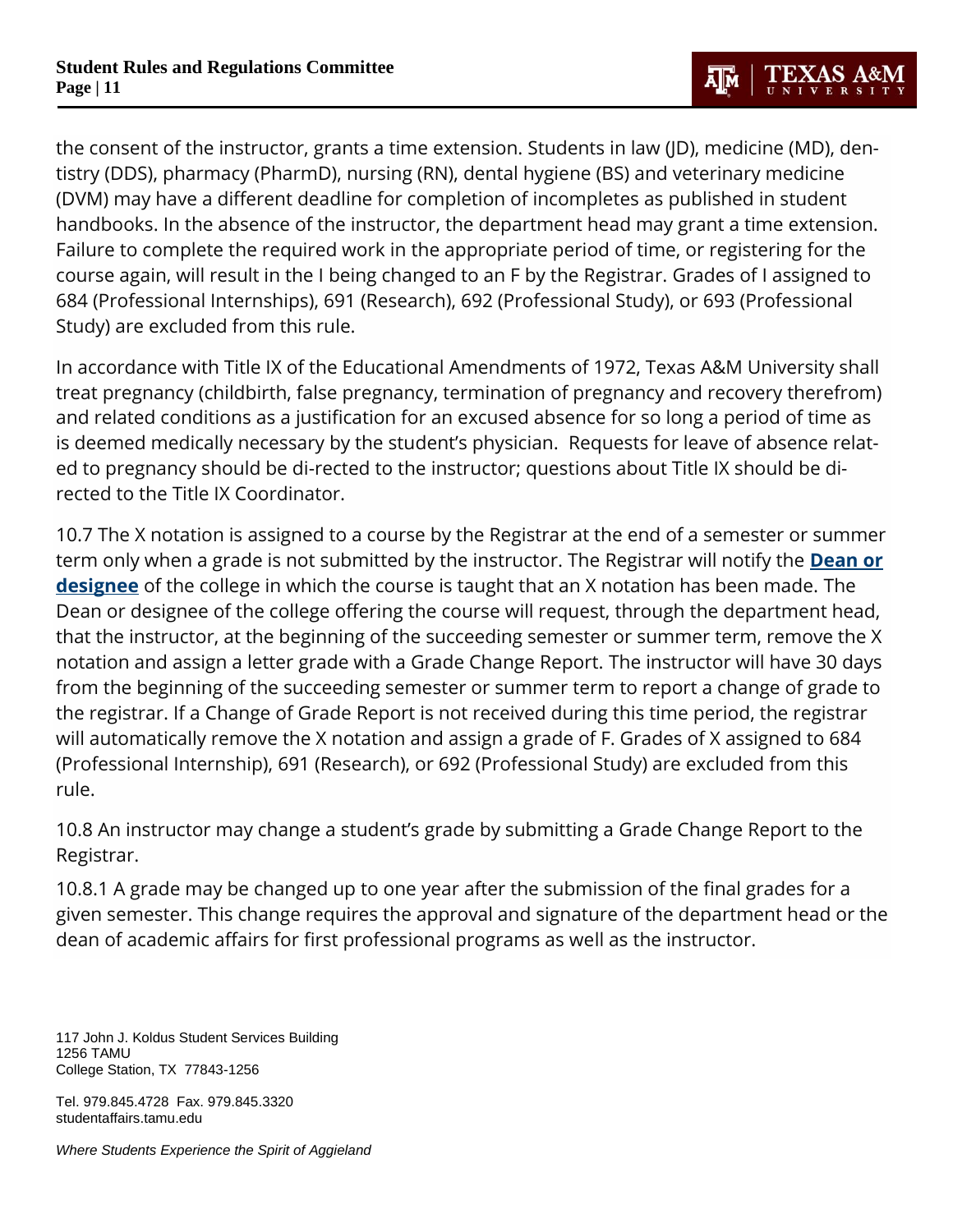10.8.2 After one year, a grade change must have the approval and signature of the student's **[Dean or designee](http://us.tamu.edu/Faculty-and-Staff/Deans%E2%80%99-Delegates)** in addition to the signatures of the instructor and department head or the dean of academic affairs for first professional programs.

10.8.3 Anytime a grade is lowered, the Grade Change Report must have the approval and signature of the student's **[Dean or designee](http://us.tamu.edu/Faculty-and-Staff/Deans%E2%80%99-Delegates)** in addition to the instructor and department head or the dean of academic affairs for first professional programs.

10.8.4 Grade changes for faculty members who are unavailable, or are no longer employed at Texas A&M University, require the approval of the department head or the dean of academic affairs for first professional programs and the **[Dean or designee](http://us.tamu.edu/Faculty-and-Staff/Deans%E2%80%99-Delegates)** of the college.

10.9 All grades shall be reported to the Registrar promptly on the date specified in the call for grades. All final grades shall be due not less than 72 hours after the end of the examination period with the exception of graduating and first professional students.

10.10 Only the grade made in course work for which the student was registered in this institution shall be used in determining his or her grade point ratio.

10.11 An undergraduate student's cumulative grade point ratio for any period shall be computed by dividing the total number of semester hours for which he or she received grades into the total number of grade points earned in that period. Semester credit hours to which grades of F or U are assigned shall be included; those involving grades of W, Q, S, X, I and NG are excluded.

10.11.1 (Removed May 2013)

10.12 Students registered for KINE 198 and KINE 199, wishing to change the grade type from a graded course to S/U or from S/U to a graded course may do so by selecting the "My Record" tab on the Howdy website at **[http://howdy.tamu.edu](https://howdy.tamu.edu/)**, then by selecting "Change Kine 198/199 Grade Type" in the "Registration" box. All requests for KINE 198 and KINE 199 changes must be accomplished on or before the Q-drop deadline for the fall, spring or summer semester.

10.13 Undergraduate students:

10.13.1 Undergraduate students may be permitted to take courses in their degree programs at Texas A&M University on a satisfactory/unsatisfactory (S/U) basis consistent with the requirements of the student's college.

117 John J. Koldus Student Services Building 1256 TAMU College Station, TX 77843-1256

Tel. 979.845.4728 Fax. 979.845.3320 studentaffairs.tamu.edu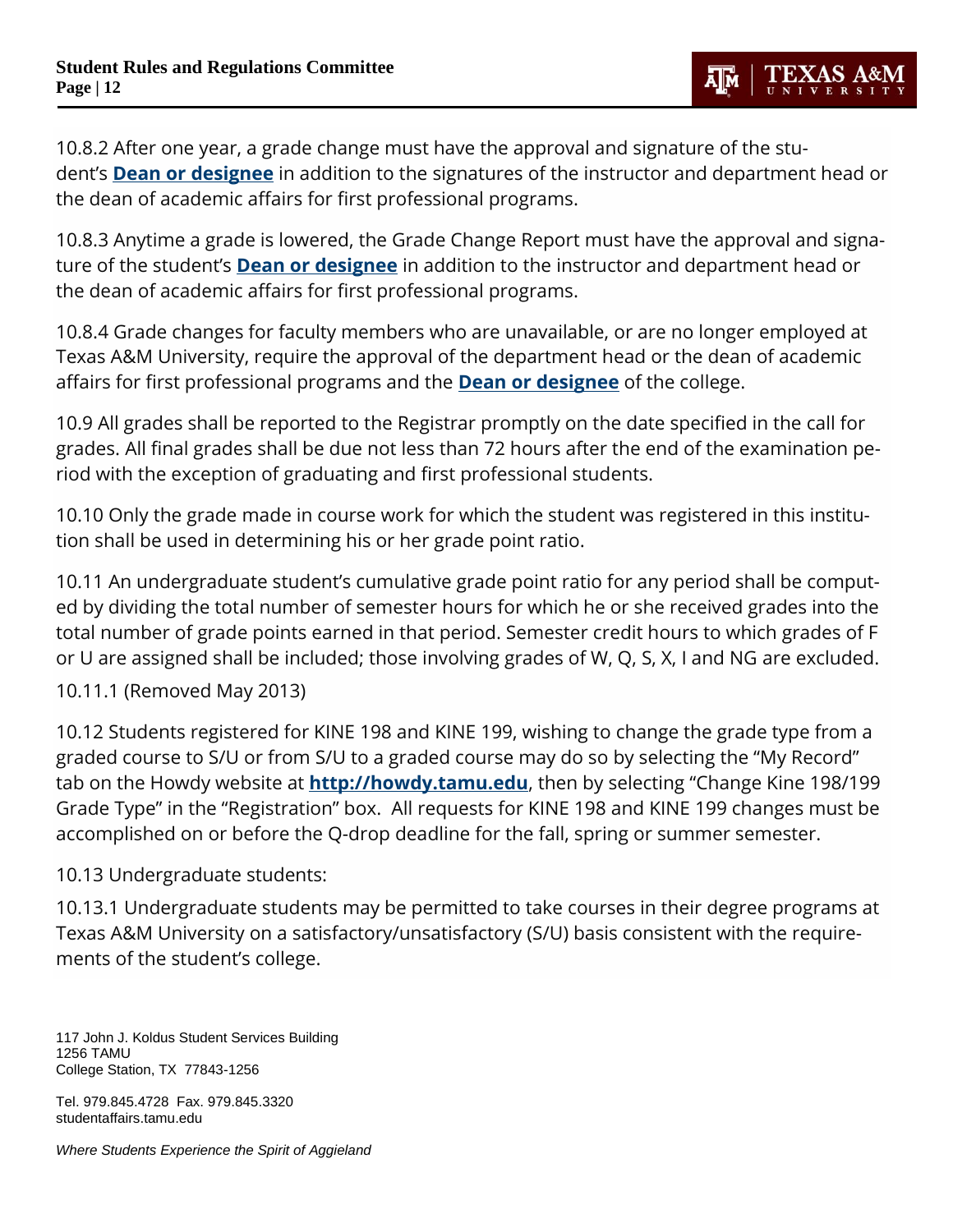10.13.2 The hours for which a student receives a grade of "satisfactory" shall not be included in the computation of the student's semester or cumulative grade point ratio; a grade of "unsatisfactory" shall be included in the computation of the student's grade points per credit hour as an F. A grade of "satisfactory" will be given only for grades of C and above; a grade of "unsatisfactory" will be given for grades D and F.

10.13.3 Students on probationary standing may be required to take electives on an S/U basis as determined by published college rules.

10.14 Graduate students:

10.14.1 Graduate students will not receive graduate degree credit for undergraduate degree courses taken on a satisfactory/unsatisfactory basis. Graduate students may take any graduate courses that are not used on their degree plans on an S/U basis.

10.14.2 A grade of "satisfactory" (S) will be given only for grades of A and B in graduate courses and for grades of C and above in undergraduate and professional courses; a grade of "unsatisfactory" (U) will be given for grades of C and below in graduate courses and for D and F grades in undergraduate and professional courses.

10.14.3 S/U grades are not included in the grade point ratio calculation for graduate students.

10.14.4 Courses numbered 681, 684, 690, 691, 692, 693, 695, 697, 791 and SOPH 680 are graded on an S/U basis only.

10.15 Near the middle of the fall and spring semesters, a preliminary report, showing the current progress of all undergraduate students who have completed less than 30 semester credit hours of course work at Texas A&M University, will be made available. Preliminary grades are not recorded on the student's permanent record.

10.16 At the close of each semester, a final report of the student's semester grades will be made available to the student at **[http://howdy.tamu.edu](http://howdy.tamu.edu/)**. Students may create a parent password which enables parents or guardians to access grade information.

10.17 No student grade that is personally identifiable may be posted unless the student has given written consent in advance.

10.18 An undergraduate student is making satisfactory academic progress when he or she is meeting university, college and major field of study grade point requirements.

117 John J. Koldus Student Services Building 1256 TAMU College Station, TX 77843-1256

Tel. 979.845.4728 Fax. 979.845.3320 studentaffairs.tamu.edu